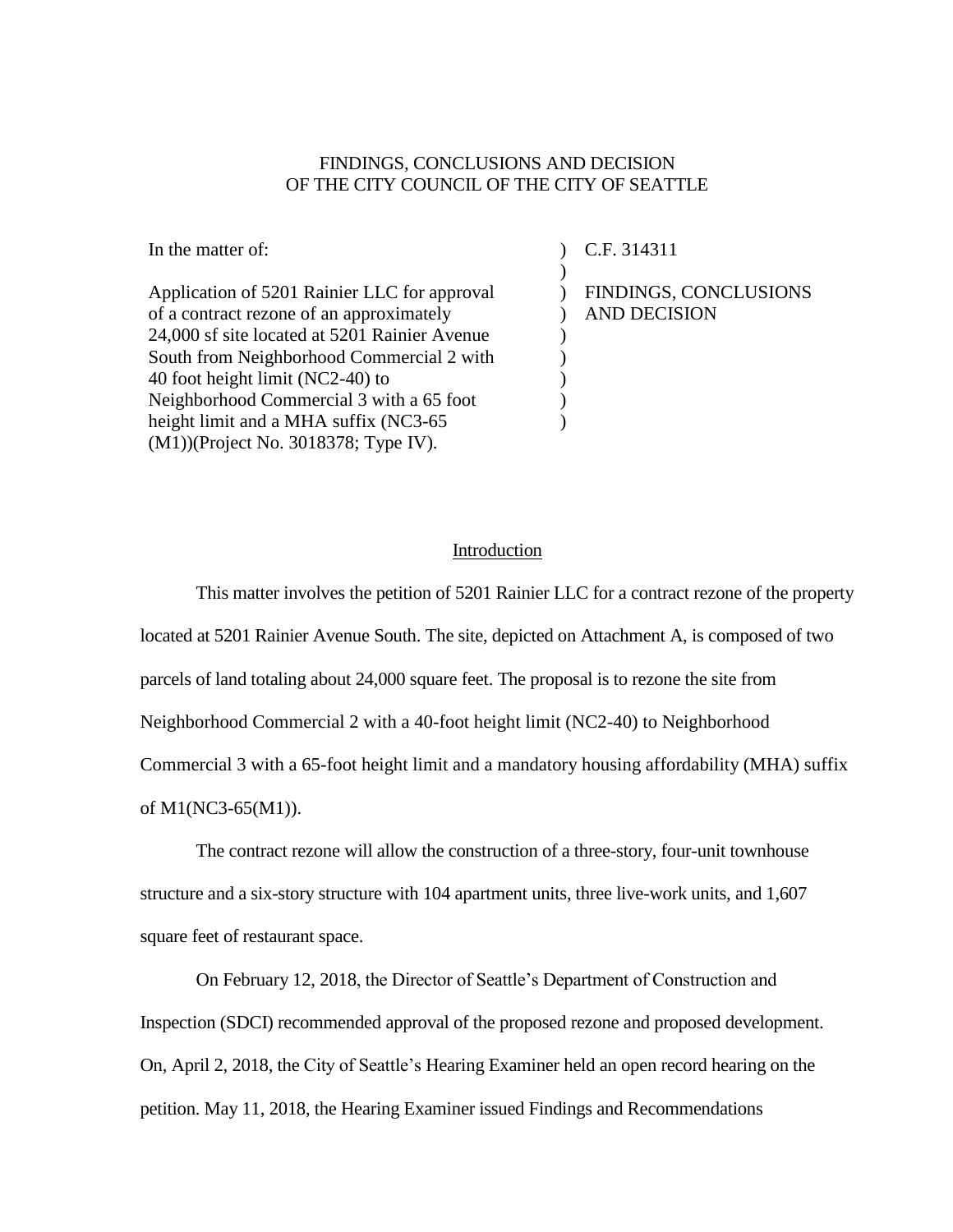Findings, Conclusions and Decision 5201 Rainier Avenue South, C.F. 314311 Page 2

recommending approval of the rezone, with conditions. On July 18, 2018, the Planning, Land Use and Zoning Committee reviewed the record and the recommendations by SDCI and the Hearing Examiner and recommended approval of the contract rezone to the Full Council.

### Findings of Fact and Conclusions

The Council hereby adopts the Hearing Examiner's Findings of Fact, Conclusions and

Recommendation for C.F. 314311, dated May 11, 2018. All conditions in the Hearing Examiner's recommendation are adopted.

## Decision

The Council hereby GRANTS a rezone of the properties from NC2-40 to NC3-65(M1), as reflected in Attachment A, subject to the conditions set forth in the Property Use and Development Agreement (PUDA) attached to Council Bill 119303.

Dated this \_\_\_\_\_\_\_\_\_\_ day of \_\_\_\_\_\_\_\_\_\_\_\_\_\_\_\_\_\_\_\_\_\_\_\_\_, 2018.

\_\_\_\_\_\_\_\_\_\_\_\_\_\_\_\_\_\_\_\_\_\_\_\_\_\_\_\_\_\_\_ City Council President